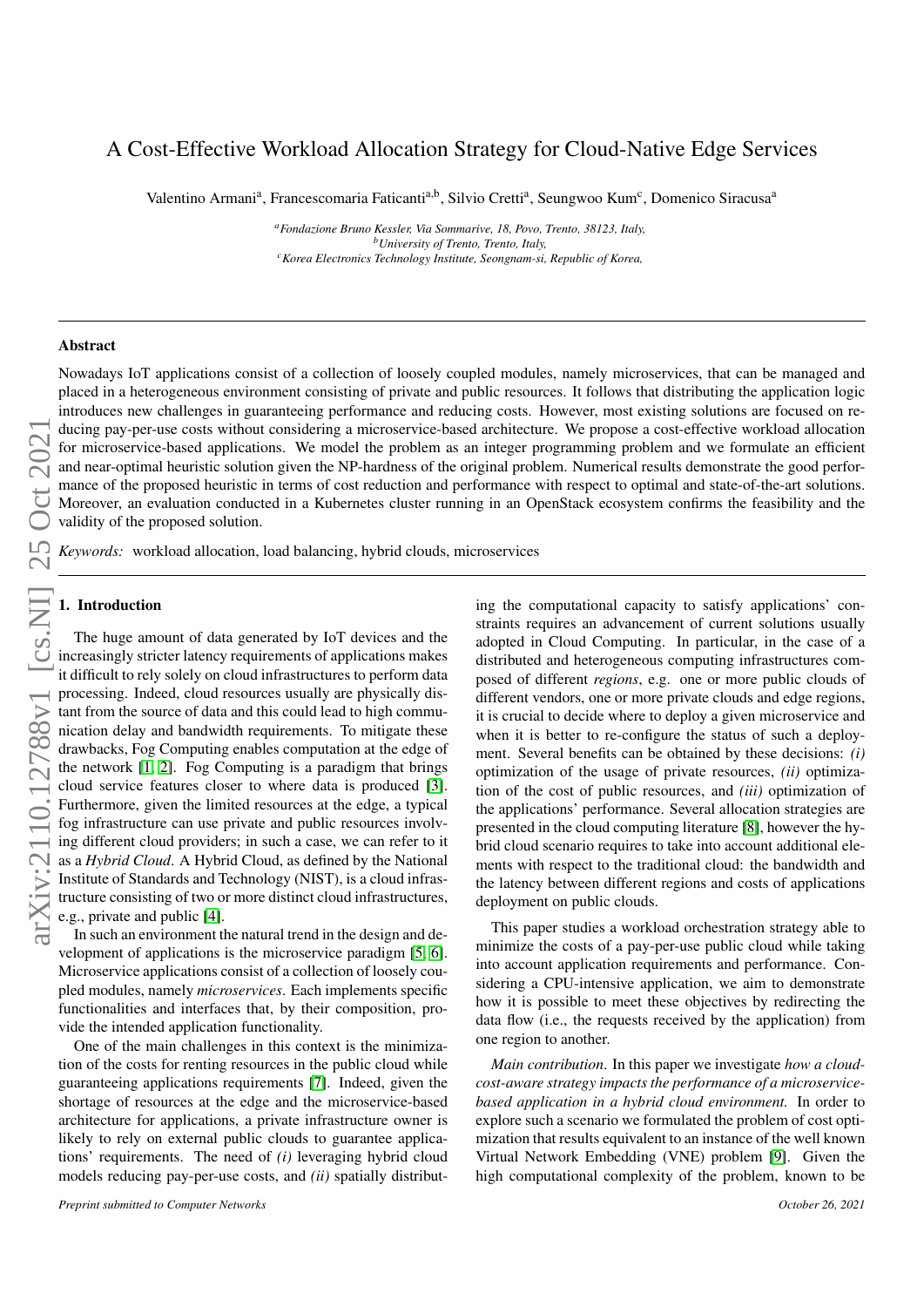NP-hard [\[10\]](#page-13-9), we proposed a novel efficient heuristic solution. This new solution is driven by two main criteria: the cost reduction and the load balancing between microservices to satisfy the application's requirements. The heuristic solution is based on the concept of *replicasArray* that will efficiently distribute the traffic within the cloud clusters. This concept will be introduced in Section [5.](#page-4-0) In order to validate the proposed solution, we conducted a simulation study of the heuristic and its parameters comparing the proposed solution against the optimal solution and a state-of-the-art solution. Finally, a real implementation of such an approach is presented.

The remainder of this paper is structured as follows. The next section presents related works. Section [3](#page-2-0) and Section [4](#page-3-0) introduce the system model and the problem formulation, respectively. The algorithmic solution is described in Section [5](#page-4-0) and its numerical evaluation is presented in Section [6.](#page-6-0) Section [7](#page-10-0) describes the performance of the proposed solution in a real scenario. A concluding section ends the paper.

## 2. Related work

This work addresses the problem of workload allocation and load balancing in a hybrid/fog environment. Several works have been presented in the literature of the broad research area of cloud computing.

In [\[11\]](#page-13-10) the authors proposed the Adaptive-Scheduling-with-QoS-Satisfaction algorithm that aims to maximize the utilization of the private cloud and minimize the cost of the public cloud when users submit their computing jobs in a hybrid cloud environment. To achieve that, they exploited run-time estimation and several fast scheduling strategies for near-optimal resource allocation. However, this work does not fit the microservice paradigm since it is focused on the specific concepts of 'jobs' and 'tasks'. A 'task' is the basic unit of a user request that can be handled and processed, one at a time, by a computation resource. A 'job' is a set of tasks.

Another study that utilizes the notions of 'jobs' and 'tasks' is the one presented by Shah-Mansouri and Wong in [\[12\]](#page-13-11). In this paper, they studied the allocation of fog computing resources in a hierarchical environment comprehensive of fog and remote cloud computing services. They formulated a computation offloading game to model the competition between users, which aims to maximize their quality of experience (QoE), and allocate the limited resources available. Due to the high computational complexity required by their solution, they proposed a near-optimal resource allocation algorithm that executes in polynomial time. In this work, however, they investigated neither public cloud environment nor monetary costs.

A study of the economic aspects of a joint vertical and horizontal cloud federation is presented in [\[13\]](#page-13-12). In this paper, Chen et al. analyzed the interrelated workload factoring and federation formation among secondary clouds. Moreover, they provided a scalable algorithm that can help cloud providers to optimally select partners and outsource workload. This work, differently from our approach, assumes a predictable requests pattern and achieves costs reduction by sharing resources among cloud providers.

In [\[14\]](#page-13-13) the authors formulated a workload allocation problem that aims to find an optimal workload allocation that minimizes power consumption while having constraints on the service delay. They modeled the power consumption function and the delay function and formulated the workload allocation problem in a fog computing infrastructure. Although related, this paper addresses the problem of cost reduction from a different perspective with respect to ours; the costs we consider are not due to power consumption of all the available private servers but to a pay-to-use public cloud.

Maswood et al. in [\[15\]](#page-13-14) proposed an optimization model in a three-layer fog-cloud computing environment. This model has a composite objective function that aims to minimize the bandwidth cost and to provide load balancing, both in terms of links' bandwidth and of servers' CPU. Differently from our approach, this work considers usage-based costs related to the bandwidth consumption without taking into account the microservice paradigm nor any Quality-of-Service requirements.

Concerning load balancing problems, Yu et al. in [\[16\]](#page-13-15) studied the problem of load balancing across microservice instances taking into account inter-dependencies among modules. They firstly presented a graph-based model for describing the load dependencies and then formulated a QoS-aware load balancing problem. Given its NP-hardness, they proposed a fully polynomial-time approximation scheme. However, the formulation presented here does not allow a microservice instance to communicate with more than one instance of a different microservice. Thus, differently from our approach, the proposed model does not allow a service to send traffic to all the available replicas of a different module.

The workload allocation problem is firstly tackled from the perspective of a Virtual Network Embedding (VNE) problem. VNE is used to map virtualized networks on a substrate infrastructure, optimizing the layout for service-relevant metrics [\[10\]](#page-13-9). VNE deals with the allocation of virtual resources addressing two sub-problems: allocating virtual nodes in physical nodes and mapping virtual links connecting virtual nodes to paths connecting the corresponding physical nodes in the substrate network. [\[10\]](#page-13-9). The output of such a problem is an optimal mapping of microservices and traffic on the cloud infrastructure that satisfies applications and cloud provider requirements. However, Virtual Network Embedding problem is known to be *NP*-hard [\[17\]](#page-13-16) [\[18\]](#page-13-17) and most of the resolution methods are based on heuristic solutions [\[19\]](#page-13-18).

In this work, the workload allocation strategy is implemented in a reactive fashion. Reactive approaches represent one of two possible techniques, together with the proactive one, used to implement *auto-scaling* [\[20\]](#page-13-19) [\[21\]](#page-13-20). Auto-scaling is a method used in cloud computing to dynamically add or remove application resources according to workload demand and performance constraints. Reactive solutions respond only on the current state of the application and, usually, check whether a set of metrics exceeds a given threshold and adapt resources depending on demands. On the other hand, in order to provide appropriate resources beforehand, proactive solutions perform scaling actions based on future resource demands forecast. However, due to their simplicity and adequate performance, many companies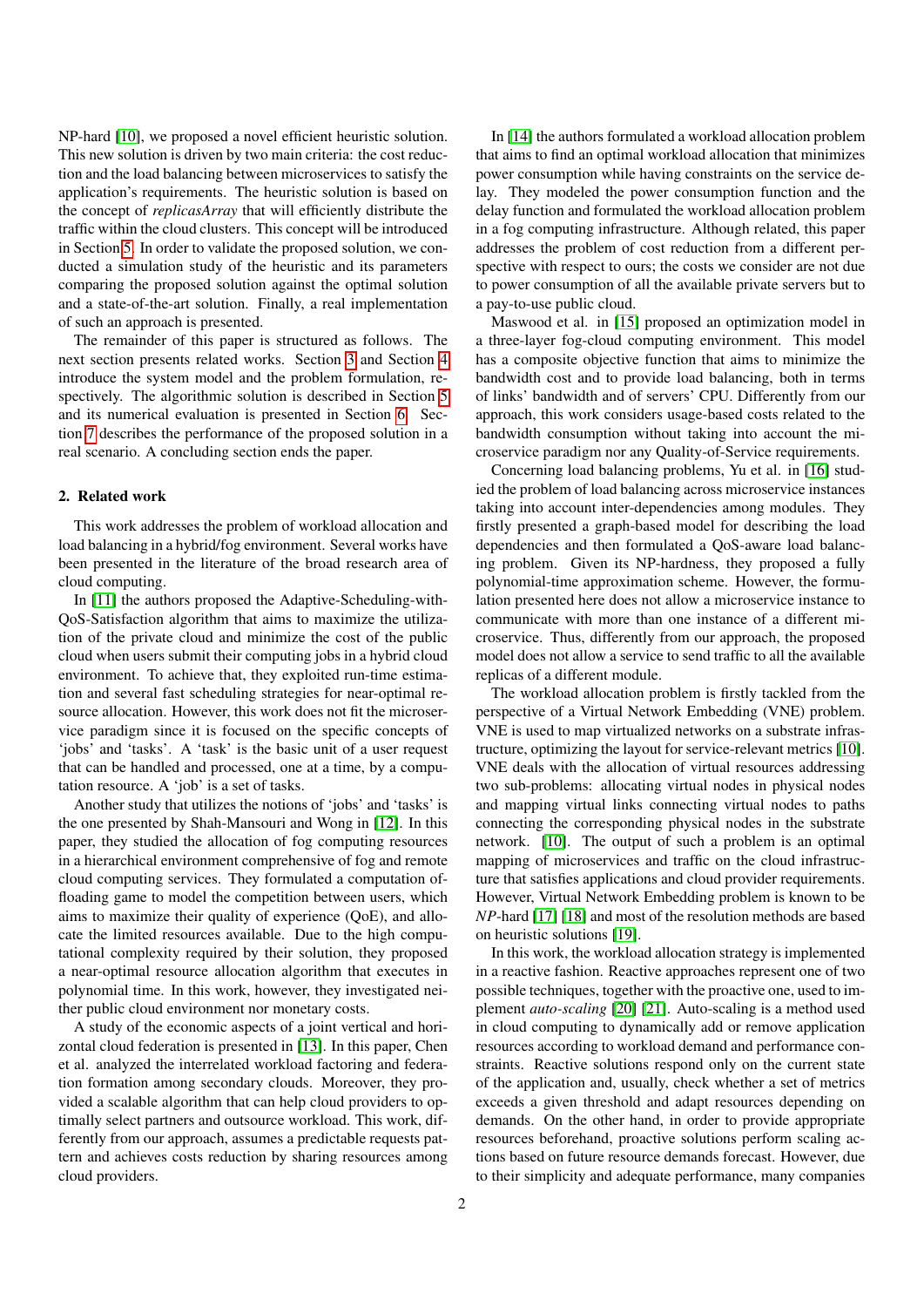and organizations still use reactive approaches [\[22\]](#page-13-21) [\[23\]](#page-13-22).

## <span id="page-2-0"></span>3. System Model

#### *3.1. Assumptions*

We outline the system design of a hybrid cloud where a cloud service provider aims to achieve cost-reduction while trying to meet users Quality-of-Service (QoS) expectations. The goal is to provide a workload orchestration strategy that minimizes the costs of the pay-to-use public cloud while taking into account hardware capabilities and application requirements. This is done by scheduling the application and routing its internal workload in a way to minimize the provider costs while guaranteeing processing and communication delays below given thresholds.

The infrastructure we are considering is a hybrid cloud composed of two distinct cloud infrastructures; a public and a private cloud. Moreover, in the hybrid cloud, we can identify several and heterogeneous *regions* or, equivalently, *fog regions*. A region is a specific geographical location where resources are placed. We assume that regions can have different hardware and that the computation capabilities at the edge are reduced with respect to the ones available in a central or in a public region.

The hybrid cloud runs a container orchestration system, e.g. Kubernetes, and hosts an application that offers to users some functionalities. The application is developed following the microservice paradigm and its modules are placed within the system. To reduce latency, leverage data locality and limit the internal bandwidth usage, the cloud service provider aims to take full advantage of edge regions bringing processing closer to the source of data. This is done by deploying in the fog regions a subset of the microservices that compose the application. To further decrease the latency, replicas of some of the services are placed over the different regions available on the infrastructure. The network functionalities and microservices communication are managed by a dedicated infrastructure layer made of a collection of network proxies, i.e. a service mesh.

We assume that under low/normal workload conditions, when the number of requests to process is not too high, the computation can be handled by the edge resources only. This allows the provider to keep latency low while ensuring privacy. However, as the workload increases, edge resources may not be enough to meet users Quality-of-Service and a fog region may be saturated. For this reason, application completion time and cluster resources are constantly monitored. When a time constraint violation is going to happen the service mesh, leveraging the monitoring set-up, is instructed to redirect part of the traffic to a replica hosted in a different private region of the cloud; the load quantity each region receives depends on its residual capacity. Then, if the workload saturates all the private resources, requests are also routed to the pay-to-use public cloud. Finally, when the load decreases, the service mesh is instructed to stop sending traffic to the public cloud and, if conditions allow it, handle all the computation by edge resources only.

This workload orchestration allows the cloud service provider to host a responsive application that leverages private

| Symbol                            | Meaning                                                             |  |  |  |  |
|-----------------------------------|---------------------------------------------------------------------|--|--|--|--|
| R                                 | Set of regions $ \mathcal{R}  = R$                                  |  |  |  |  |
| $C_r$                             | Memory, storage and processing capacity                             |  |  |  |  |
|                                   | of region r: $C_r = (C_r^M, C_r^P, C_r^S)$                          |  |  |  |  |
| M.                                | Multiset of microservices instances $\mathcal{M} =$                 |  |  |  |  |
|                                   | $\cup_{i=1}^R M_i$                                                  |  |  |  |  |
| $f: \mathscr{M} \to \mathbb{R}^+$ | Public cloud cost function                                          |  |  |  |  |
| $G=(V,E)$                         | Network architecture graph                                          |  |  |  |  |
| $\Gamma = (N, L)$                 | Application architecture graph                                      |  |  |  |  |
| $c_m$                             | Memory, storage and processing re-                                  |  |  |  |  |
|                                   | quirements of microservice m:<br>$c_m =$<br>$(c_m^M, c_m^P, c_m^S)$ |  |  |  |  |
| $\omega_{m}$                      | CPU instructions required by microservice                           |  |  |  |  |
|                                   | <i>m</i> to process one request                                     |  |  |  |  |
| .P                                | Set of paths $p$ between any couple of re-                          |  |  |  |  |
|                                   | gions                                                               |  |  |  |  |
| $P_{i,j}\subseteq\mathscr{P}$     | Set of paths between regions $i \in \mathcal{R}$ and $j \in$        |  |  |  |  |
|                                   | R                                                                   |  |  |  |  |
| $x_{m,r} \in \{0,1\}$             | Boolean variable indicating microservice                            |  |  |  |  |
|                                   | $m$ deployed in region $r$                                          |  |  |  |  |
| $y_p^{(u,v)} \in \{0,1\}$         | Boolean variable indicating link $(u, v) \in L$                     |  |  |  |  |
|                                   | mapped to path p                                                    |  |  |  |  |
| $\pi:\mathbb{R}\to\mathbb{R}^+$   | Processing rate function, measured in                               |  |  |  |  |
|                                   | <b>MIPS</b>                                                         |  |  |  |  |
| $C_r^{'P}$                        | Residual processing capacity of region $r$                          |  |  |  |  |
| $\Delta_m$                        | Number of requests that a microservice $m$                          |  |  |  |  |
|                                   | has to process                                                      |  |  |  |  |
|                                   |                                                                     |  |  |  |  |

Table 1: Notation used in the formulation.

resources while using the public cloud only on heavy workload conditions. Moreover, the load redirection based on residual capacity can handle different requests patterns and manage heterogeneous hardware; traffic quotas for each region are computed dynamically at run-time and based on the resources available. The cost-reduction is ensured by the fact that the public cloud is pay-to-use and we suppose it has no costs if it is not receiving traffic, which is the case for most serverless platforms [\[24\]](#page-13-23). We do not examine user mobility and we assume that requests submitted to the application, always coming from the same location, require different but constant access delay to reach each region. Finally, we look at the regions as a whole and we do not consider single servers within them.

#### *3.2. System model*

A hybrid cloud infrastructure consists of a private fog and a public cloud infrastructure which are deployed over a set of geographic regions  $\mathcal{R} = \{1, ..., R\}$ . The private regions are organized in a layered architecture while the public one runs offpremise and we denote it as  $r_{pub}$ . Each region  $r \in \mathcal{R}$  is characterized by a capacity vector  $C_r = (C_r^M, C_r^P, C_r^S)$  and a residual vector  $\mathbf{C}'_r = (C_r^M, C_r^P, C_r^S)$  representing the memory, the processing and the storage resources available and residual, respectively, in *r*. The processing rate function  $\pi$  of a region *r* is defined linearly w.r.t. the residual capacity  $C_r^{'P}$ ; the less the residual capacity is, the lower the function value is. We assume that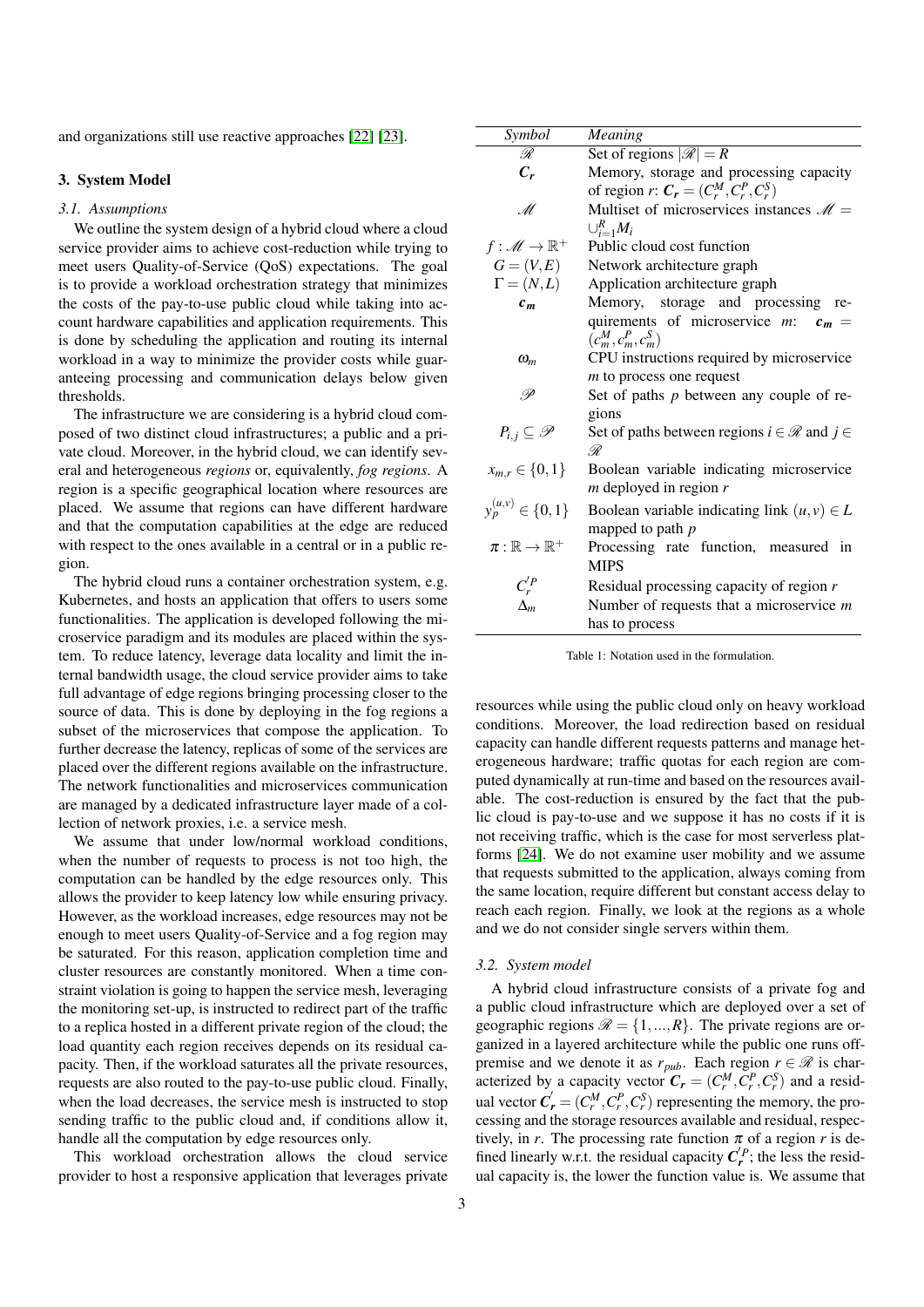individual resources available at the edge of the fog computing infrastructure are significantly smaller than the ones in the core region. A region *r* can host a set of microservices, *M<sup>r</sup>* , of an application. We say that microservice *m* "belongs" to a given region because an instance of that microservice is placed there. We assume that the public region has a linear cost depending on the number of microservices active in it and we define *f* as the public cloud cost function.

*Network Model.* Private regions are interconnected and can communicate with the public cloud. Network communication is subject to delays and bandwidth constraints. In this work we consider static network delays and bandwidth as commonly considered in the literature [\[25\]](#page-13-24). We model the hybrid cloud system as a directed weighted graph  $G = (V, E)$  where  $V = \mathcal{R}$ and *E* ⊆ *V* × *V*. Each link  $(i, j)$  ∈ *E* has a weight  $(d_{i,j}, b_{i,j})$ , i.e., the delay and the bandwidth, respectively, of  $(i, j)$ . The set of paths *p* between any couple of regions is denoted as  $\mathscr P$  while  $P_i$ ,  $\subset \mathscr{P}$  represents the set of path between regions  $i \in \mathscr{R}$  and  $j \in \mathscr{R}$ .

*Application Model.* An application is a set of microservices. It is modeled as a directed weighted graph  $\Gamma = (N, L)$  where *N* is the set of nodes, denoting the microservices, and *L* is the set of links, representing directed API calls between microservices,  $L \subseteq N \times N$ . The weight of each link  $(u, v) \in L$  is given by the maximum delay that this link can tolerate,  $d_{u,v}^{max}$ , and the maximum throughput generated from *u* to *v*,  $\lambda_{u,v}$ . Each microservice  $m \in N$  has memory, processing and storage requirements  $c_m = (c_m^M, c_m^P, c_m^S)$ . Moreover, each microservice *m* is characterized by  $\omega_m$ , the CPU requirements to process one request in input, and by  $\Delta_m$ , the average size of all the incoming requests that it had to process.

## <span id="page-3-0"></span>4. Problem formulation

The workload allocation problem is addressed from the perspective of cloud service providers. They aim to leverage localized data processing and minimize their overall costs subject to a maximum completion time. Indeed, the public region has costs depending on its utilization. This problem can be seen as an instance of the Virtual Network Embedding (VNE) problem that has been proven to be NP-hard[\[26\]](#page-13-25).

We formulate the problem as an integer programming problem as follow:

*Decision variables.* We define two Boolean variables:

<span id="page-3-1"></span>
$$
x_{m,r} = \begin{cases} 1 & \text{if a microscopic } m \in N \text{ is deployed within region } r \in \mathcal{R} \\ 0 & \text{otherwise} \end{cases}
$$

to assign application microservices to regions, and:

$$
y_p^{(u,v)} = \begin{cases} 1 & \text{if the link } (u, v) \in L \text{ is mapped to path } p \in \mathcal{P} \\ 0 & \text{otherwise} \end{cases}
$$

 $\forall (u, v) \in L, \forall p \in \mathscr{P}$ , to assign links of the application to physical paths.

*Objective function.* The objective is to minimize the cost from using the public cloud. We denote as  $\psi$  and  $\zeta$  the processing and the communication delays upper bounds, respectively. Therefore, the integer program writes:

minimize: 
$$
f(\sum_{m \in N} x_{m,r_{pub}})
$$
 (1)

subject to:

*t*

*t*

*t*

$$
\sum_{m \in N} x_{m,r} \mathbf{c}_m \leq \mathbf{C}_r, \qquad \forall r \in V \tag{2}
$$

$$
\sum_{(u,v)\in L} \sum_{p\in \mathscr{P}:(i,j)\in p} \lambda_{u,v} y_p^{(u,v)} \le b_{i,j} \quad \forall (i,j)\in E
$$
 (3)

$$
\sum_{(i,j)\in p} d_{i,j} y_p^{(u,v)} \le d_{u,v}^{\max} \qquad \forall (u,v) \in L, \forall p \in \mathcal{P} \tag{4}
$$

$$
z_{i,j}^{(u,v)} = x_{u,i} \cdot x_{v,j} \qquad \forall i \in V, \forall j \in V, \forall (u,v) \in L \quad (5)
$$
  

$$
r^{(u,v)} < (1 - x, \cdot) + (1 - x, \cdot) \qquad \forall i \in V \ \forall i \in V \ \forall (u,v) \in I \quad (6)
$$

$$
\begin{aligned}\n\mathbf{u}_{i,j} &\geq (1 - \mathbf{v}_{v,i}) + (1 - \mathbf{v}_{u,j}) && \mathbf{v} \in V, \forall j \in V, \forall (u, v) \in E \quad (0) \\
(\mathbf{u}_{v,i}) &> (1 - \mathbf{x}_{v,i}) && \forall i \in V, \forall j \in V, \forall (u, v) \in L \quad (7)\n\end{aligned}
$$

$$
\begin{aligned}\n\mathbf{u}_{i,j} &= \langle \mathbf{u}_{i,j} \rangle \\
\mathbf{v}_{i,j}^{(u,v)} &\ge (1 - x_{u,j})\n\end{aligned}\n\qquad \qquad \forall i \in V, \forall j \in V, \forall (u,v) \in L \tag{8}
$$

$$
\sum_{p \in P_{i,j}} y_p^{(u,v)} \le z_{i,j}^{(u,v)} \qquad \forall i \in V, \forall j \in V, \forall (u,v) \in L \tag{9}
$$

$$
\sum_{p \in P_{i,j}} y_p^{(u,v)} \le t_{i,j}^{(u,v)} \qquad \forall i \in V, \forall j \in V, \forall (u,v) \in L \quad (10)
$$
\n
$$
\sum_{p \in P_{i,j}} (u, v) \le (u, v) \le (u, v) \quad \text{if } \forall i \in V, \forall i \in V, \forall (u, v) \in L \quad (11)
$$

$$
\sum_{p \in P_{i,j}} y_p^{(u,v)} \ge z_{i,j}^{(u,v)} + t_{i,j}^{(u,v)} - 1 \qquad \forall i \in V, \forall j \in V, \forall (u,v) \in L \quad (11)
$$
\n
$$
\sum_{j} x_{m,r} \ge 1 \qquad \forall m \in N \qquad (12)
$$

$$
\sum_{r \in V} x_{m,r} = 1 \qquad \qquad \text{and} \qquad (12)
$$
\n
$$
d_m \le \psi_m \qquad \qquad \forall m \in N \qquad (13)
$$

$$
\sum_{p \in \mathcal{P}} \sum_{(u,v) \in L(i,j) \in p} d_{i,j} y_p^{(u,v)} \le \zeta \tag{14}
$$

$$
x_{m,r} \in \{0, 1\} \qquad \forall (m, r) \in N \times \mathcal{R} \qquad (15)
$$
  
\n
$$
y_p^{(u,v)} \in \{0, 1\} \qquad \forall (u, v) \in L, \forall p \in \mathcal{P} \qquad (16)
$$
  
\n
$$
z_{i,j}^{(u,v)} \in \{0, 1\} \qquad \forall (u, v) \in L, \forall (i, j) \in E \qquad (17)
$$
  
\n
$$
y_{i,j}^{(u,v)} \in \{0, 1\} \qquad \forall (u, v) \in L, \forall (i, j) \in E \qquad (18)
$$

*i* $\forall (u, v) \in L, \forall (i, j) \in E$  (18)

where:

$$
d_m = \frac{\Delta_m \cdot \omega_m}{\sum_{r \in V} x_{m,r} \cdot \pi(C_r^P)}
$$

$$
C_r^{'P} = C_r^P - \sum_{m \in N} c_m^P x_{m,r}, \forall r \in V
$$

$$
\sum_{m \in N} \psi_m = \psi
$$

Constraint (2) bounds resource utilization on regions in terms of memory, processing and storage capacity. (3) and (4) are constraints on the edges' bandwidth capacity and on the application' links delay, respectively. Constraints (5)-(11), that can be also written as  $\sum_{p \in P_{i,j}} y_p^{(u,v)} = x_{u,i} \wedge x_{v,j} \wedge (\neg x_{v,i} \vee \neg x_{u,j}),$ guarantee that the link between two microservices, that should communicate and are in two different regions, is mapped to a physical path. By constraint (12), we ensure that all microservices of the application are deployed. Constraint (13) captures that the processing time of each microservice can not exceed the related threshold,  $\psi$ . A microservice processing delay,  $d_m$ , is defined as the computing requirement over the processing rate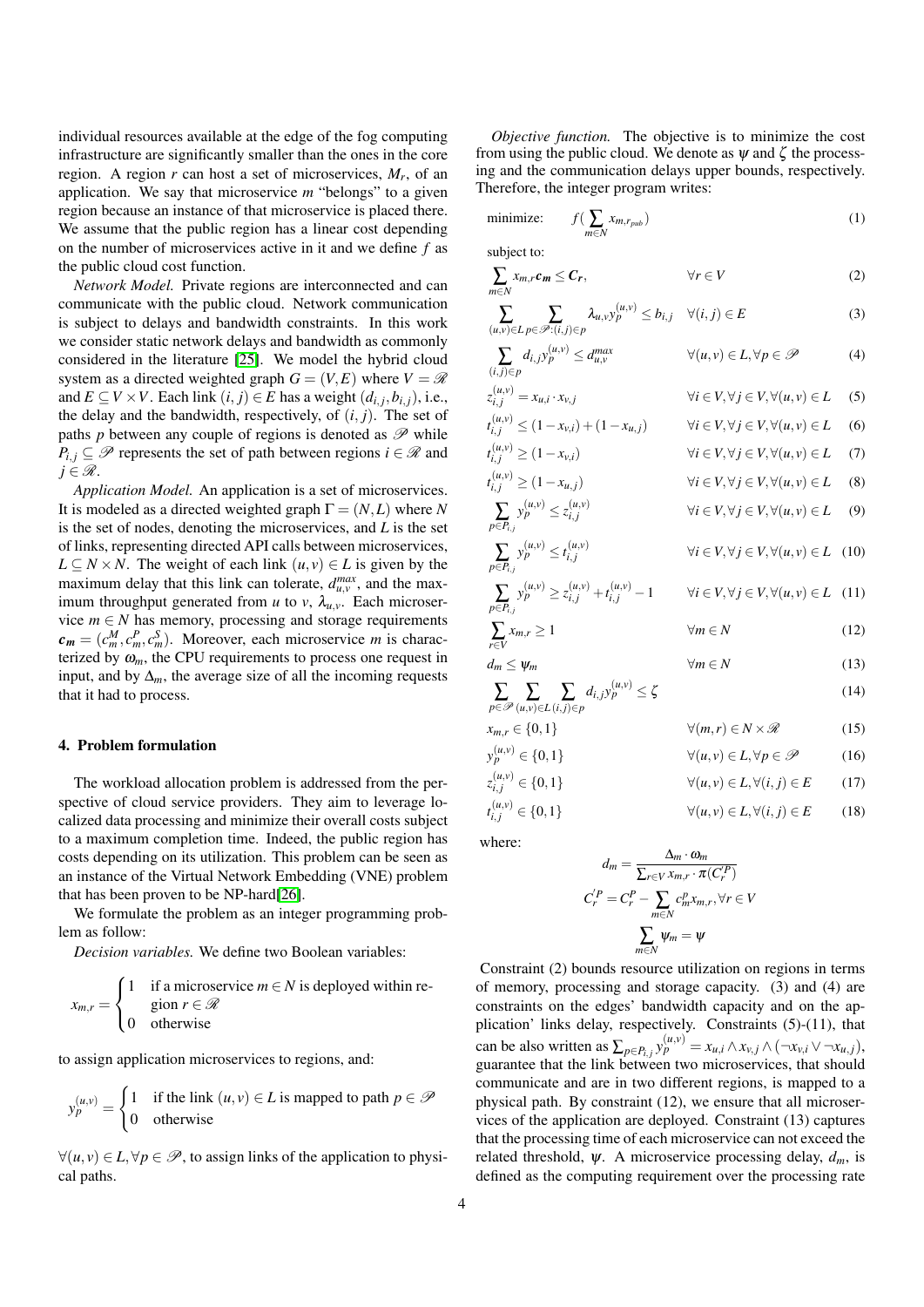obtained as a function of the residual computing capacity of each region where *m* is placed. Finally, constraint (14) ensures that the overhead due to the communication delay is below a given threshold  $\zeta$ .

#### <span id="page-4-0"></span>5. Algorithmic solution

The integer problem defined in [\(1\)](#page-3-1) should be solved each time the number of outstanding requests varies significantly. Moreover, the high computational complexity of the problem, due to the NP-hardness of VNE, does not allow efficiently computing a solution of the problem as the input size increases. Hence, we propose a heuristic algorithm whose output is computed in reasonable time. The heuristic algorithm consists of two stages. The first one addresses the problem of defining the required structure and creating an initial placement of the application microservices. Then, in the second stage, the algorithm performs a workload allocation which aims to minimize the provider costs while trying to respect the maximum application completion time.

#### <span id="page-4-1"></span>*5.1. Initial placement*

This stage introduces the concept of *replicasArray*, which is at the core of the workload redirection, and proposes a baseline algorithm to deploy the application microservices within the infrastructure. Hence, this procedure is executed only once, at the beginning. The output is a mapping of the placement of the microservices and their replicas onto the available physical resources.

Given the set of instances of microservices that must be deployed, the *initial placement* procedure consists of the following steps:

- 1. *Sorting of the application graph*: an order of the microservices that constitute the app is established performing a Breadth-First Search traversal of the graph. The visit starts from the first node that users reach when sending requests to the application; this allows us to capture how workload flows within the application.
- 2. *Sorting of the infrastructure regions*: an order is obtained sorting the regions depending on users' access delay. This step allows the algorithm to consider users' propagation delay to reach the cloud and to leverage data processing closer to users. Moreover, to reduce costs, all private regions come before than the public ones.
- 3. *Node and link mapping*: the algorithm iterates on the set of instances of microservices ordered depending on step 1. For each microservice the first region, ordered as defined in step 2, that satisfies the following criteria is selected:
	- i) It has enough residual resources to host the microservice.
	- ii) Its residual CPU capacity after the deployment of the microservice is above a fixed threshold,  $\tau$ .

Criteria *i* and *ii* ensure that a region can host a microservice and without becoming saturated. Link mapping is performed in conjunction with node mapping. If two microservices that need to communicate are placed on two different regions, the existence of a path that satisfies the delay and bandwidth constraints is ensured. In the case of multiple feasible paths between regions, the algorithm selects the least congested one.

Once an instance of every microservice is deployed, to make workload allocation possible, the algorithm replicates some of the microservices doing the following:

- 4. *ReplicasArray definition*: a *strict subset* of microservices that constitute the app is selected. Given the order defined by the graph traversal obtained in step 1, this subset is made of consecutive microservices. These microservices constitute what we call a *replicasArray*. A replicasArray will be deployed, i.e. replicated, in each region that satisfies defined constraints. The number of microservices to include is application-dependent and, ideally, should be large enough to meet time constraints even under high workload conditions while as small as possible to minimize resource occupation. To perform the selection, given the application graph traversal and starting from the last leaf according to the order of step 1, search for the *strict subset* of the chosen length that has the *highest CPU demand*. This subset must contain consecutive microservices to let the traffic flow among them without involving microservices in other regions, thus avoid creating an overhead on links between regions due to backward and forward requests. Indeed, having replicas of consecutive microservice allows us to introduce, in the application flow, a single point of traffic-splitting. Moreover, we select the subset with the highest CPU demand to replicate the most computationally expensive microservices.
- 5. *ReplicasArray placement*: the algorithm iterates on the set of the regions ordered according to step 2. In each region that satisfies the following criteria a replicasArray is placed:
	- I) It has enough residual resources to host the replicas-Array.
	- II) Its residual CPU capacity after the deployment of the replicasArray is above a fixed threshold,  $\tau$ .
	- III) It does not already contain a microservice of the replicasArray set.
	- IV) There exists a path that satisfies delay and bandwidth constraints of the incoming and outgoing links of the replicasArray's microservices.

Criteria *I, II* are defined similarly and for the same motivations as step 3. Criterion *III* avoids deploying more than one instance of the same microservice on the same logical unit. Criterion *IV* ensures that a feasible path that allows the communication to and from the microservices of a replicasArray is present.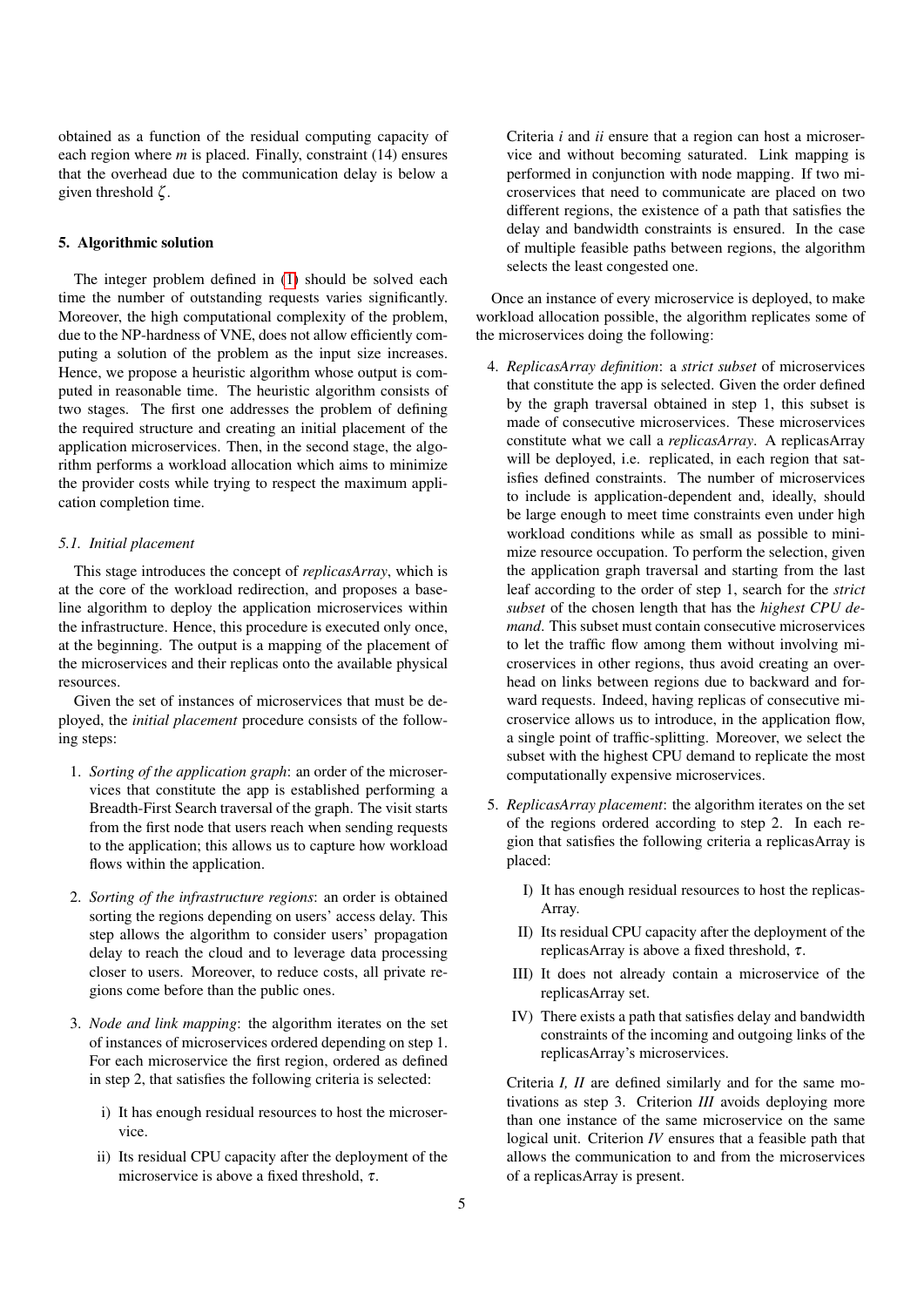<span id="page-5-0"></span>Microservice architecture



Initial Placement (with replicasArray)



Figure 1: Example microservice architecture diagram and *initial placement* of the application setting the replicasArray size to two.

Figure [1](#page-5-0) depicts the *initial placement* of an example application in a hybrid cloud made of three regions and assuming a replicasArray dimension of two. A replicasArray instance, represented as the subset of dashed microservices circled in red, is deployed in each region. The blue dot corresponds to the (single) point of traffic splitting.

#### *5.2. Data Stream Reconfiguration (DSR)*

After the placement, the workload needs to be managed in order to avoid exceeding the maximum allowed completion time while minimizing the provider costs. This is done by redirecting the load to different replicasArrays depending on the residual capacity of the host region. In detail, Algorithm [1](#page-5-1) performs, periodically, the following steps:

1. *Is workload shift required?*: we check this at line 4. A decision about traffic redirection to satisfy the processing time constraint is taken. This depends on the processing time delay, which is related to current users' requests and regions' capacity, and the last redirection allowed. The procedure, described in Algorithm [2,](#page-6-1) defines an upper and a lower threshold on the processing delay; whatever these values are exceeded a "memory" based method is triggered to reach a decision. This technique leverage the knowledge of the last redirection to avoid taking a succession of opposite decisions while having similar workload conditions. In fact, using only a threshold-based methodology may cause oscillation problems [\[22\]](#page-13-21). In detail, once a threshold is exceeded, Algorithm [2](#page-6-1) formulates a decision (lines 2-7), a candidate one, and checks at line 8 the previous

| Algorithm 1: Data Stream Reconfiguration (DSR)                       |  |  |  |  |  |
|----------------------------------------------------------------------|--|--|--|--|--|
| <b>Input</b> : $G = (V, E), \Gamma = (N, L), map$                    |  |  |  |  |  |
| <b>Output:</b> Reconfiguration of the workload                       |  |  |  |  |  |
| 1 $activeRA \leftarrow \{\}$ // $activeReplicasArray$                |  |  |  |  |  |
| 2 <i>clusterSort</i> $\leftarrow$ sortIncreasingDelay( <i>G, r</i> ) |  |  |  |  |  |
| while TRUE do<br>3                                                   |  |  |  |  |  |
| $decision \leftarrow$ is Workload Shift Required ()<br>4             |  |  |  |  |  |
| <b>if</b> (decision == $ACTIVATE$ ) OR<br>5                          |  |  |  |  |  |
| $(decision == DEACTIVATE)$ then                                      |  |  |  |  |  |
| if $decision = ACTIVATE$ then<br>6                                   |  |  |  |  |  |
| $activeRA \leftarrow$<br>7                                           |  |  |  |  |  |
| activeNewReplicasArray( <i>clusterSort, map,</i>                     |  |  |  |  |  |
| <i>activeRA</i> )                                                    |  |  |  |  |  |
| else<br>8                                                            |  |  |  |  |  |
| $activeRA \leftarrow removeLastElement(activeRA)$<br>9               |  |  |  |  |  |
| end<br>10                                                            |  |  |  |  |  |
| totResidualCPU $\leftarrow 0$<br>11                                  |  |  |  |  |  |
| foreach region in activeRA do<br>12                                  |  |  |  |  |  |
| totResidualCPU $\leftarrow$ totResidualCPU +<br>13                   |  |  |  |  |  |
| residualCPUCapacity(region)                                          |  |  |  |  |  |
| end<br>14                                                            |  |  |  |  |  |
| foreach region in activeRA do<br>15                                  |  |  |  |  |  |
| trafficQuantity $\leftarrow$<br>16                                   |  |  |  |  |  |
| residualCPUCapacity(region)/                                         |  |  |  |  |  |
| totResidualCPU                                                       |  |  |  |  |  |
| end<br>17                                                            |  |  |  |  |  |
| /* Reconfigure stream according to                                   |  |  |  |  |  |
| trafficQuantity<br>*/                                                |  |  |  |  |  |
| end<br>18                                                            |  |  |  |  |  |
| 19 end                                                               |  |  |  |  |  |

<span id="page-5-1"></span>allowed one. If the algorithm has not already taken a decision or the last allowed one is "deactivate a replicasArray" the candidate decision is returned at line 9. Otherwise, if the last allowed decision is "activate a new replicasArray", line 11, we apply the "memory" based technique. If the candidate decision is the same or *NONE* the decision is returned (lines 12-13). If it is not the case and the number of requests is not decreased above a percent quantity *q*, the candidate decision is rejected in favour of a "shift not necessary" decision. This is visible from lines 15 to 17. Otherwise, the procedure returns the candidate decision, line 19.

If Algorithm [2](#page-6-1) returns decision "redirection of the traffic not required", Algorithm [1](#page-5-1) skips the following steps, 2 and 3. The "memory" based method is specialized only for the "activation" case since having it also on the "deactivate" one does not allow the algorithm to be reactive to decisions that cause the exceeding of the upper threshold. In this way, instead, the algorithm is responsive to time constraint violations while removing instability.

2. *Activation/deactivation of a replicasArray*: based on the decision of the previous procedure, Algorithm [1](#page-5-1) tries to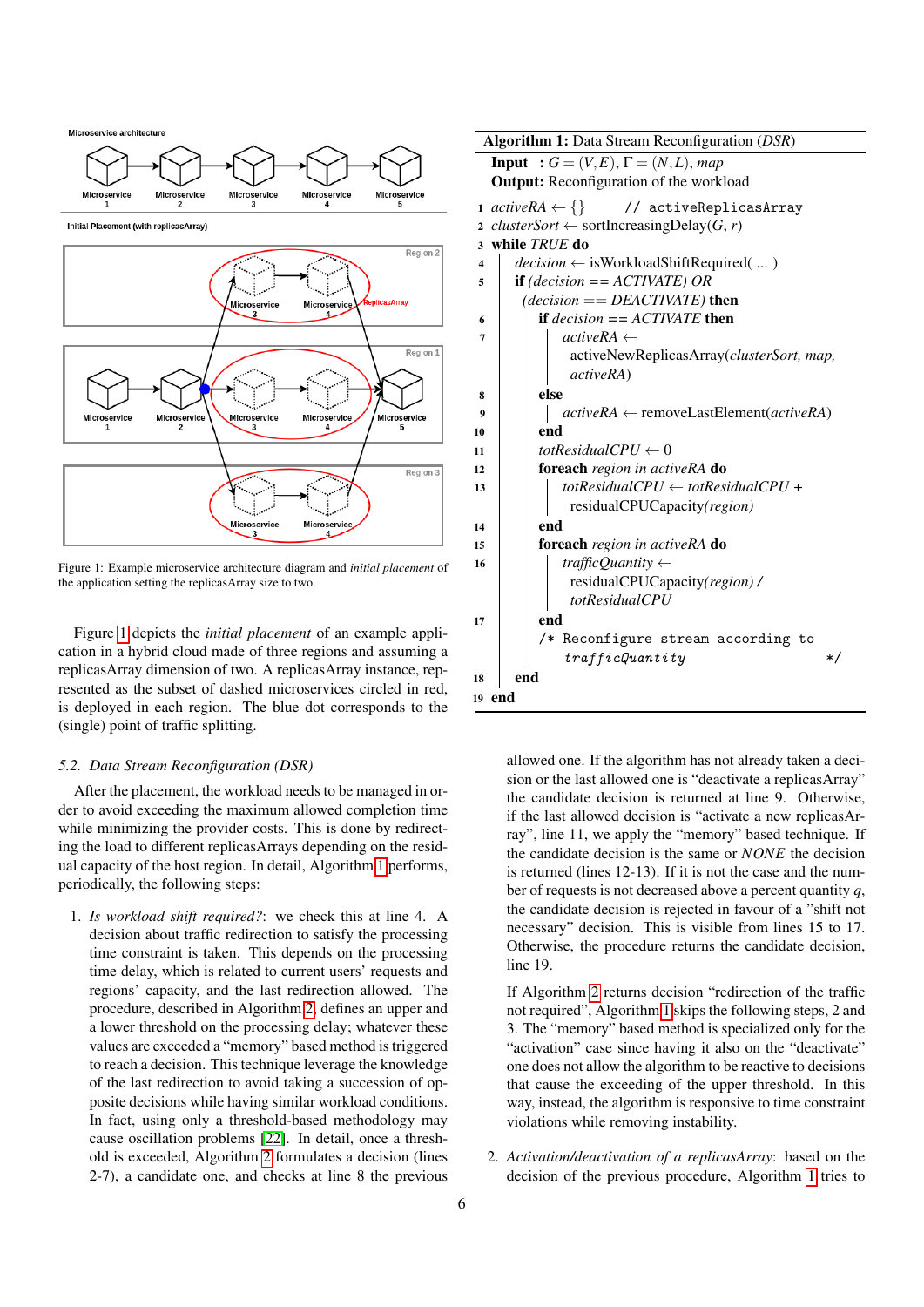<span id="page-6-1"></span>modify the active replicasArrays accordingly. This step activates replicasArrays following the order of the regions defined running the procedure *Sorting of the infrastructure regions*, line 7, and deactivates them following the reverse order, line 9. The activation or deactivation involves one replicasArray at a time. If no replicasArray is available, to be activated or deactivated, the decision taken in the previous step does not involve any modifications. Following the sorting of the regions based on users' access delay, where public regions come after the private ones, allows to leverage data processing closer to users while reducing costs.

3. *Traffic splitting:* the definition of replicasArray allows to activate several replicas while having a single point of traffic splitting. Indeed, the outgoing traffic of the service placed before the replicasArrays is managed to be distributed among the available replicas. Given the residual CPU capacity of all the regions hosting the activated replicasArrays (line 13), the quantity of requests that each replicasArray, *i*, receives is given by:

$$
quantity_{i} = \frac{res\_cpu\_capacity\_hostregion(i)}{r} - \frac{res\_cpu\_capacity\_hostregion(ar)}{r} - \frac{res\_cpu\_capacity\_hostregion(ar)}{r} \tag{19}
$$

where  $i \in activeReplicasSet$  and *quantity<sub>i</sub>* is the percentage of ∆*<sup>m</sup>* of the first microservice of the replicasArray. This is visible at lines 15-16. This formulation provides load balancing since the quantity of workload that each replicasArray receives depends on the residual capacity of the region that hosts it.

*Computational complexity*. We look at the computational complexity of the *DSR* algorithm. The cluster sort procedure, executed only once before the main loop, has  $\mathcal{O}(|V|\log|V|)$ time complexity assuming an efficient sorting algorithm. The procedures isWorkloadShiftRequired, activeNewReplicasArray, removeLastElement and residualCPUCapacity have constant time complexity. The cardinality of *activeRA* is  $\mathcal{O}(|V|)$ in the worst case. Consequently, the body of the endless loop takes  $\mathcal{O}(|V|)$  time. This confirms the polynomial complexity of the procedure.

## <span id="page-6-0"></span>6. Evaluation

In this section we evaluate the presented heuristic solution with respect to the defined goal: minimize the public cloud costs subject to time constraints. Firstly, we compare the heuristic algorithm against the optimal solution provided by the mathematical model. The MILP formulation provides a lower bound to the provider's costs; this allows us to evaluate the heuristic solution and to inspect how its parameters influence the results. Then, to understand how our proposal is good in the defined goal and to test its performances, leveraging [\[15\]](#page-13-14), we compare our solutions to a load-balancing workload allocation strategy.

In [\[15\]](#page-13-14) Maswood et al. (MEA) proposed an optimization model in a cooperative three-layer fog-cloud computing environment. They considered task offloading from fog to a cloud or a public cloud on demand. The model, formulated as Mixed-Integer Linear Programming (MILP) problem, has a composite objective function to minimize the bandwidth cost and provide load balancing. They assigned weight factors to each component of the objective function; by modifying their values it is possible to recreate several workload allocation strategies. The considered goals and their related weights are: to minimize bandwidth cost,  $\alpha$ , to minimize maximum link utilization of network links,  $\beta$ , and to minimize the maximum server resource utilization,  $\gamma$ . By setting the bandwidth parameters to values that associate a higher cost to reach the public region, their minimize bandwidth cost goal can be matched to our minimize on-demand costs goal.

#### *6.1. Simulation settings*

The heuristic algorithm is developed as a Python program, while the integer programming model [\(1\)](#page-3-1), and the literature solution, shown in [\[15\]](#page-13-14), are implemented with the Gurobi Python API version 9.0 [\[27\]](#page-13-26). The parameters for the topology and the application are set assuming possible values of a modern fog infrastructure and microservices-based application [\[28\]](#page-13-27).

*1) Topology:* the hybrid cloud is modelled as a fully connected graph with two private regions, an edge and a core one, and a public region. The considered cloud computing resources have values within predefined intervals and depending on their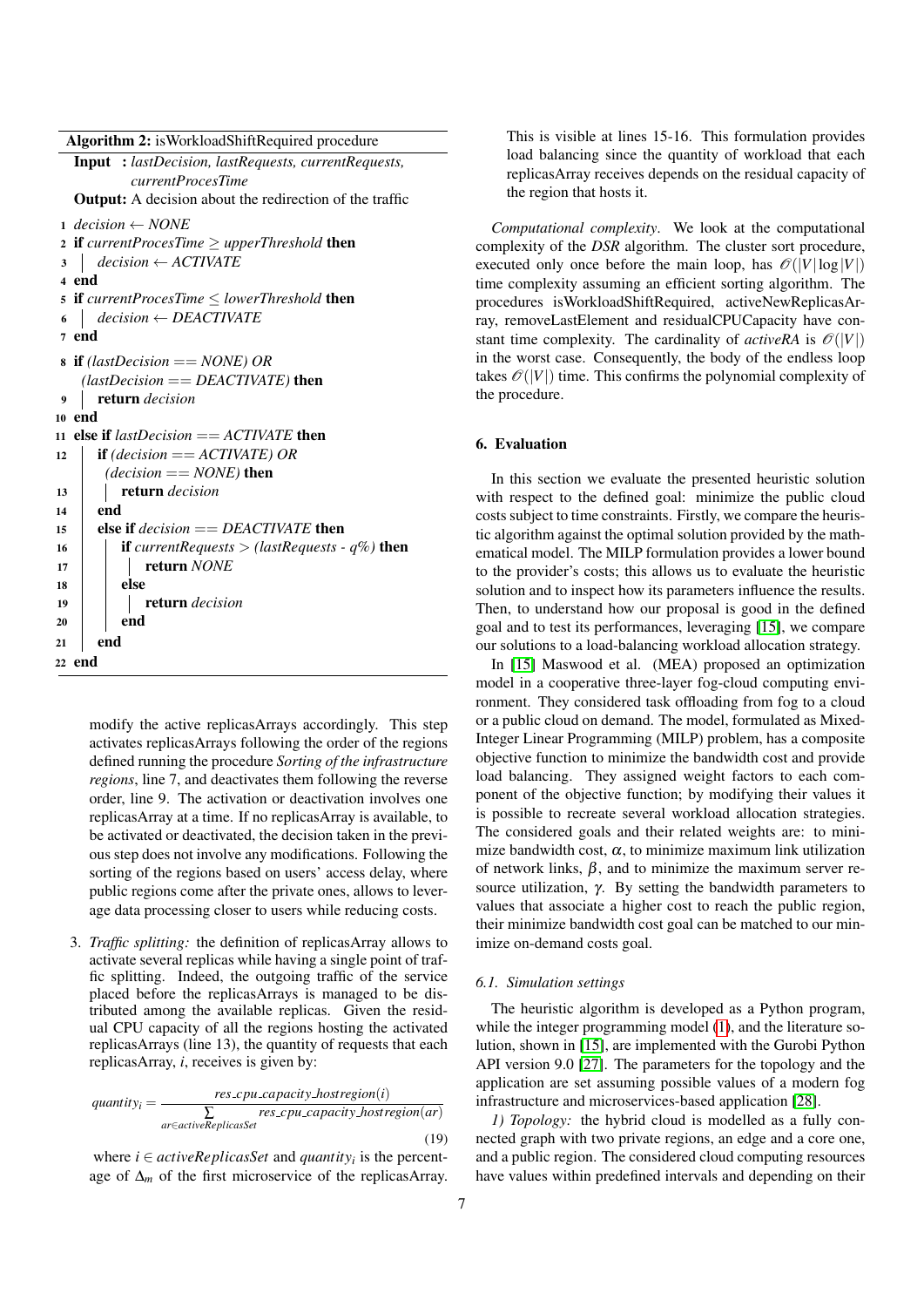<span id="page-7-0"></span>

| Resource         | Edge Region                    | Central Region | Public Region |
|------------------|--------------------------------|----------------|---------------|
| Memory (GB)      | <sup>[4-16]</sup>              | $[6-16]$       | $[8-32]$      |
| CPU (MIPS)       | [2000-4000]<br>$[4000 - 6000]$ |                | [4000-8000]   |
| Storage (GB)     | $[20-100]$                     | $[20-100]$     | $[40-100]$    |
| Bandwidth (Mbps) | $[400-800]$                    | $[400-800]$    | $[400-1000]$  |
| Delay (ms)       | $[10-50]$                      | $[20-50]$      | $[30-100]$    |

Table 2: Cloud computing resources capabilities.

<span id="page-7-1"></span>

| Requirement           | Values      |
|-----------------------|-------------|
| Memory (MB)           | $[100-500]$ |
| CPU (MIPS)            | $[100-900]$ |
| Storage (GB)          | $[1-6]$     |
| Max Throughput (Mbps) | $[10-50]$   |

Table 3: Microservices requirements.

type. More details in Table [2.](#page-7-0) We set a maximum amount of resources for the public clouds due to monetary constraints for renting them and we ensure fewer computation capabilities at the edge region. Moreover, we assume that links between private regions introduce lower delays than links involving public resources.

*2) Application:* the application is modelled as a directed graph consisting of five microservices. The values characterizing each component are within predefined ranges, as specified in Table [3.](#page-7-1) The maximum delay tolerated was set to the constant value of 100 ms.

In the simulations, we assume a time-slotted system, in which each time-step corresponds to some requests that the application had to process. Moreover, the application structure and the cloud infrastructure are fixed and unaltered among all the experiments. We determine the initial placement following the *initial placement* procedure described in Section [5.1](#page-4-1) and then run the *DSR* algorithm. Finally, we set always a difference of 0.5 seconds between the maximum allowed completion time and the maximum processing time.

#### *6.2. Comparison between the heuristic and the solver*

In these experiments we mainly focus on the application completion time and the provider costs given by the heuristic algorithm and the mathematical model. The heuristic has two parameters that allow several configurations: the replicasArray size and the processing time thresholds. In the following simulations we indicate the former as 'ra', and the latter as 'y-z'. 'y-z' means that, once the y% of the allowed processing time has been exceeded, the *DSR* algorithm tries to activate a new replicasArray; while, once the processing time falls below the z%, it tries to deactivate a replicasArray as described in Algo. [2.](#page-6-1) Finally, the maximum allowed completion time for the application is represented by the horizontal red line in the plots.

Figure [2](#page-8-0) considers a monotonic increase and then a monotonic decrease of the requests sent to the application. In Figure [2a](#page-8-0) we set the size of the replicasArray to 2, and we test different thresholds, 90-60, 90-70 and 80-50. In Figure [2b](#page-8-0) we choose a threshold, 90-60, and we vary the replicasArray size between 1 and 4. Moreover, in both the plots, we represent the

solution obtained without any redirection of the traffic to replicasArrays and only the one at the edge active, called 'none'. In Figure [2a](#page-8-0) we can notice that all the heuristic solutions perform similarly in the completion time required to process the requests. The differences are in the activation and deactivation times; due to different thresholds, the redirection of the workload happens at different iterations. Peaks on the lines of the heuristics solutions, except the one at iteration 61, represent the effects of the activation/deactivation of a replicasArray. The solution that takes no decision about redirecting traffic after the initial placement can be seen that performs poorly in terms of completion time; most of the time, it exceeds the maximum allowed. When the *DSR* algorithm has no residual replicasArrays activatable, time violations may happen, as it can be observed around iteration 60. In Figur[e2b](#page-8-0) we can see the effect of changing the replicasArray size. The differences in terms of the completion among the heuristics are now more evident; the performance improves with the increasing of the replicasArray dimension. Finally, in both the plots of Figure [2,](#page-8-0) we can also inspect the costs associated with each solution. The cost per iteration is given by the number of microservices that are receiving traffic, at that moment, in a public cloud. In fact, the cost of each heuristic solution depends on the replicasArray's size and the moment of activation and deactivation of the public region. The optimal solution never uses the public cloud to process the requests and thus the cost is always 0. In Figure [2b](#page-8-0) we can observe the impact of varying the replicasArray size. Having more active microservices in the replicasArray means adding more computational power to the application. However, this counteracts the cost: if some traffic is sent to a public region the cost will be greater due to a bigger number of microservices hosted there. It is important to find a good trade-off between performance and costs. A bigger replicasArray leads to lower completion time but at the cost of more resources required and greater renting costs.

The experiments depicted in Figure [3](#page-8-1) are conducted to test the proposed solution under different requests pattern and evaluate how external factors, such as the coexistence and concurrent execution of processes not related to the application or other exogenous factors due to the utilization of the cpu, influence the behaviour of the algorithm. In particular, that kind of noise is simulated by choosing an arbitrary region among the ones available and consuming a random amount, within the range [0-250] MIPS, of its CPU resources.

Figure [3](#page-8-1) considers a periodic requests pattern sent to the application. Figure [3a](#page-8-1) shows how the solutions behave under the considered pattern in optimal circumstances. The experiment represented in Figure [3b,](#page-8-1) on the other hand, shows how the solutions operate, in the same scenario, but with external factors. Analyzing the plots, it can be noticed that the heuristic solutions having replicasArray size to 3 and 4 do not suffer much the external factors and perform similarly to the mathematical formulation in terms of completion time. Moreover, as the latter, both the heuristics never involve the public region. Instead, the heuristic solution with replicasArray dimension set to 2, under high load, involves the public resources. Moreover, the random noise causes some time violations and high peaks in the com-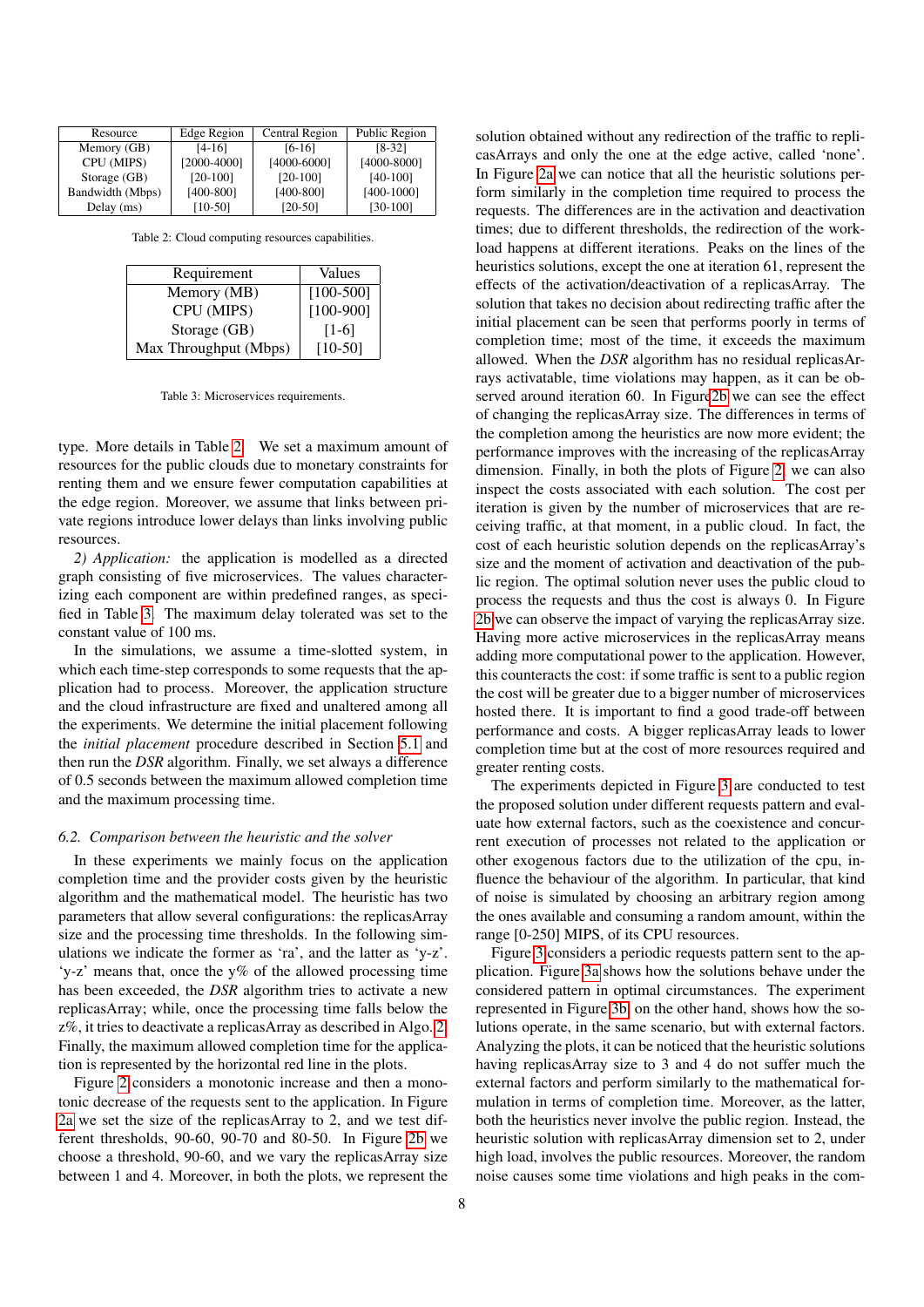<span id="page-8-0"></span>

<span id="page-8-1"></span>Figure 2: Application completion time and provider costs considering a monotonic increasing and then decreasing requests pattern; (a) fixed replicasArray's size different thresholds (b) fixed threshold different replicasArray's sizes.



Figure 3: Application completion time and provider costs considering a periodic requests pattern; (a) without and (b) with external factors.

pletion time curve; this is because the small replicasArray dimension and the consequently limited power computation leads to a higher sensitivity to external factors.

## *6.3. Comparison with the State of the Art*

In these experiments, the comparison is done assuming that the regions hosting the replicasArrays are the servers in the three-layer fog-cloud computing environment. We do not take into account the goal out of our scope, i.e. minimize the maximum link utilization of network links, setting its weight,  $\beta$ , always to 0. Moreover, we do not consider the single servers within regions and we assume a single path between the regions. The total amount of resource demand and the total amount of bandwidth demand are computed depending on the number of requests intended for the replicasArrays. The former is calculated as the number of requests times  $\omega_m$  for each *m* in the replicasArray. The latter is computed as the number of requests times the average input requests size, ∆*m*. Finally, it must be noted that the assumption of single servers and single paths allows us lower weight parameters tuning.

In the experiment depicted in Figure [4,](#page-9-0) we compare the proposed algorithms and the one presented in [\[15\]](#page-13-14). In Figure [4a](#page-9-0) we set the MEA objective function to minimize the bandwidth costs while introducing load balancing. On the other hand, in Figure [4b](#page-9-0) and [4c](#page-9-0) we set the MEA weight parameters to prioritize load balancing only. To obtain the former workload allo-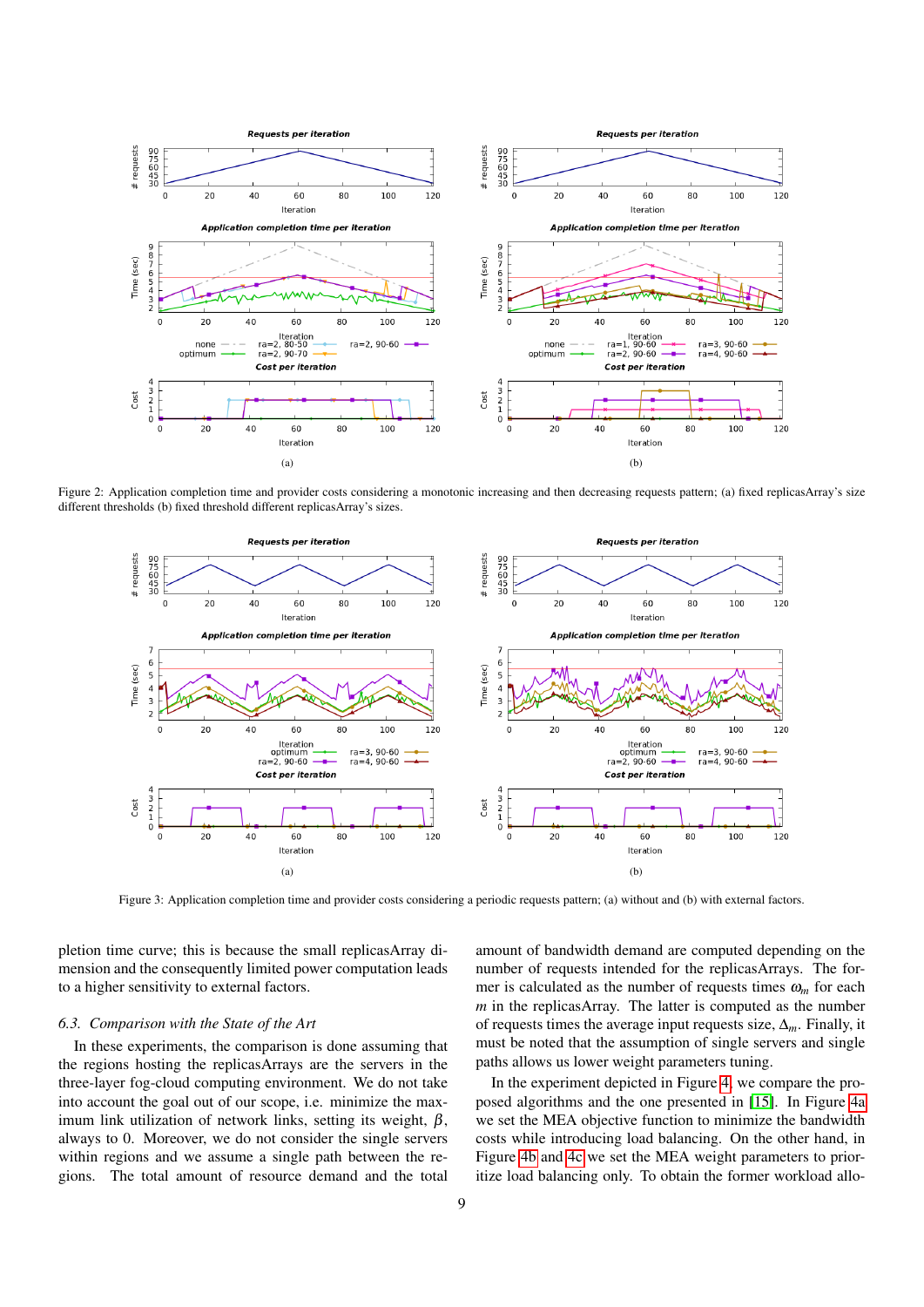<span id="page-9-0"></span>

Figure 4: Application completion time and provider costs considering a monotonic increasing and then decreasing requests pattern; (a) prioritizing cost minimization and load balancing (b) prioritizing load balancing only (c) prioritizing load balancing only with a different maximum completion time.

cation strategy we set the weights to:  $\alpha = 0$ ,  $\beta = 0$  and  $\gamma = 1$ while to obtain the latter to  $\alpha = -1$ ,  $\beta = 0$  and  $\gamma = 1$ . This is because, as stated in [\[15\]](#page-13-14), the maximum server resource utilization decreases with the increase in  $\gamma$  and the demand starts to be distributed as we continue to decrease  $\alpha$  compared to the other weight factors. Furthermore, in these experiments, we aim to show how the presented algorithms behave with a different maximum completion time threshold.

Figure [4](#page-9-0) depicts the behaviour of the solutions considering an increasing and then a decreasing requests pattern. The introduction of load balancing allows MEA, as depicted in Figure [4a,](#page-9-0) to perform, in terms of completion time, mostly better than the heuristic. However, under high workload conditions, MEA is the solution that behaves worse in the time required to process the submitted requests and the load balancing aspect influences the provider costs.

When the priority of MEA is set to load balancing only, as in Figure [4b](#page-9-0) and [4c,](#page-9-0) it is always capable of lower application completion time with respect to the heuristic. This is achieved by MEA, if compared to Figure [4a,](#page-9-0) performing a better load balancing and by an increasing involvement of the public region. However, by changing the maximum completion time threshold, although both MEA and the heuristic violate the time constraint, the *DSR* algorithm reacts and utilizes the replicas-Arrays differently, while MEA, that has not any QoS, performs the same. The self-adaptation is visible looking at the peaks in the line of the completion time and from the cost plot; the heuristic, trying not to pass the threshold, uses, and pays, for many more iterations the public resources. Furthermore, it can be seen that also the optimal solutions needs to use the public region to avoid the violation of the new time constraint.

From these simulations, it can be understood that MEA does not react to a new time threshold and does not violate the constraint only if this is set to a high enough value. This is because MEA has no QoS. On the other hand, the heuristic and the optimal solution can adapt themselves and, subject to higher costs, try not to violate a more stringent constraint.

# *6.4. Real costs simulations*

In the following experiment, we aim to evidence the possible real costs associated with the adoption of the presented algorithms. We compute them leveraging some previous scenarios and Amazon AWS Lambda [\[29\]](#page-13-28). We simulate the usage of Amazon AWS Lambda since it allows a pay-per-use policy. AWS users are charged based on the number of requests for their code and depending on the execution time. The price depends on the amount of memory allocated to the code. These features match with our assumptions; a provider pays depending on the size and the usage of a replicasArray, hosted in a pubic region, that is ready to receive requests.

All the previous simulations span 120 iterations; assuming that each time slot lasts for one minute a simulation covers 2 hours. Thus, considering that a scenario repeats itself once completed, by multiplying the output of an instance times the pairs of hours in a month, 360, we can obtain the monthly costs. The reference prices for resources in the Europe(Milan) region is 0.0000195172\$ for every GB-second. Assuming that a replicasArray of size two requires 1024 MB of memory and its execution lasts 1 second, the total costs can be computed as:

 $tot\_req = req_to\_public\_in\_one\_simulation * 360$  $tot\_sec = tot\_req * lsec$ *tot*  $\frac{GB}{s} = \frac{tot \, \text{sec} \cdot (1024/1024)}{s}$  $tot\_costs = tot\_GB/s * 0.0000195172$ 

Figure [5](#page-10-1) depicts the performance of the solutions considering an increasing and then a decreasing requests pattern. Figure [5a](#page-10-1) considers a maximum completion time of 5.5 seconds and refers to Figure [4b,](#page-9-0) while [5b](#page-10-1) of 4 seconds and is related to Figure [4c.](#page-9-0) Analyzing the two plots, it can be noticed that MEA does not change its behaviour and thus reaches the same costs. Conversely, the mathematical formulation and the heuristic adapt themselves and, due to more stringent constraints, pay more. However the latter, although it performs worse in terms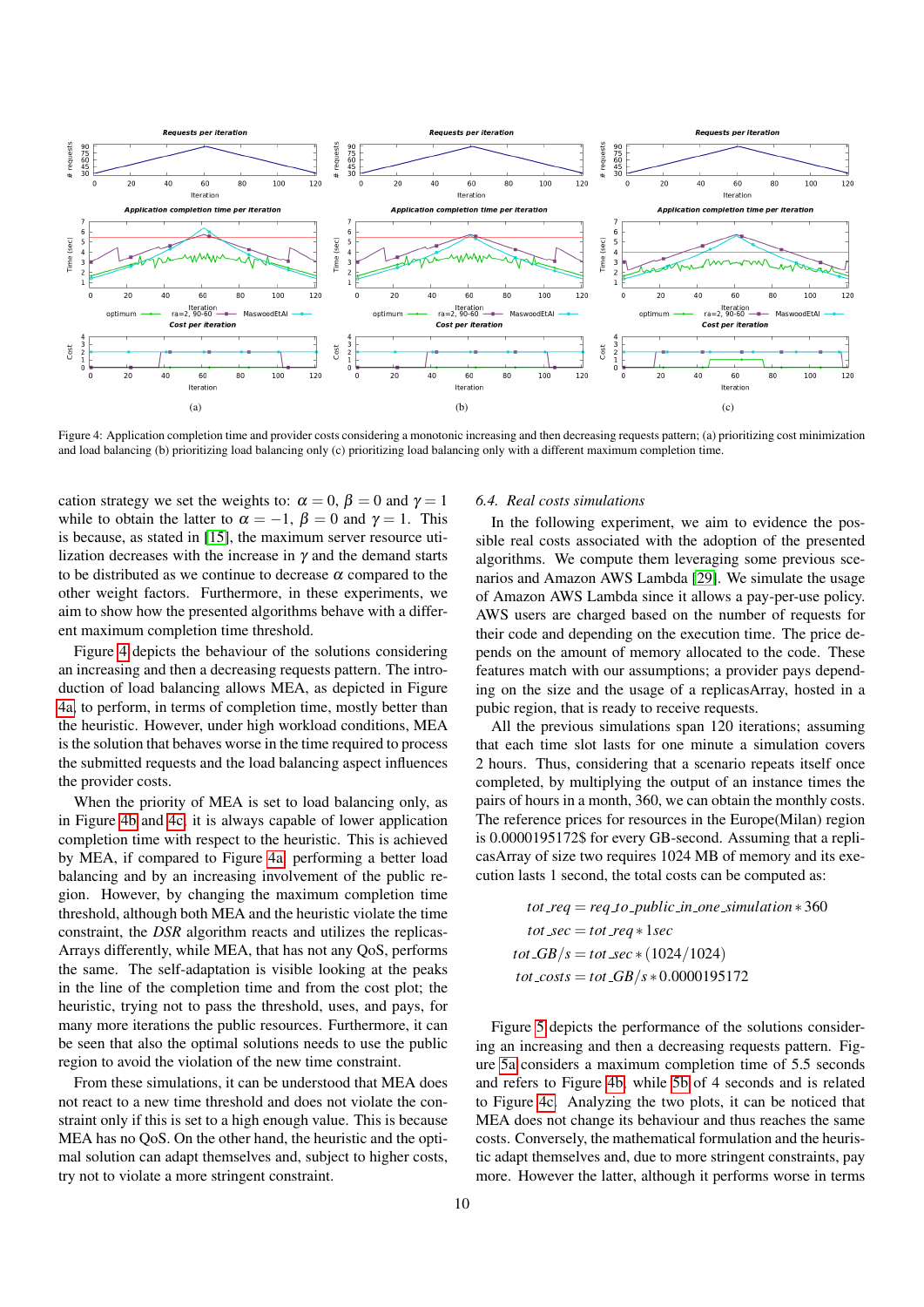<span id="page-10-1"></span>

Figure 5: Application completion time and provider costs considering a monotonic increasing and then decreasing requests pattern prioritizing load balancing; (a) maximum completion time 5.5 sec (b) maximum completion time 4 sec.

<span id="page-10-2"></span>

Figure 6: PaperMiner architecture diagram.

of completion time, allows the provider to save more than 50% of the costs, in both the simulations, compared to MEA.

### <span id="page-10-0"></span>7. Real Implementation

In this section, we describe the implementation of the proposed heuristic and the results obtained in a real cloud environment. As a use case scenario, we introduce the PaperMiner application.

## *7.1. PaperMiner application*

The application presents a homepage that allows anonymous users to upload the PDFs of scientific papers that they want to "mine". Once the files are uploaded, the application automatically extracts, for each of them, its abstract and its term-frequency statistic. The results are then stored in a persistent database and a confirmation message is returned to users. PaperMiner is built following the microservice architecture paradigm and is composed of four microservices, as depicted in Figure [6.](#page-10-2) These, except the database, are developed as Python programs following the asynchronous request-reply pattern. We leverage the AIOHTTP [\[30\]](#page-13-29) library that allows the microservices to be non-blocking, i.e., a request does not block the client until the operation completes. For the storage, we utilize a document-based database such as mongoDB [\[31\]](#page-13-30).

<span id="page-10-3"></span>

| Node           | Region  | <b>vCPU</b> | RAM(GB) | HDD(GB) |
|----------------|---------|-------------|---------|---------|
| Master         |         |             |         |         |
| Worker-edge    | Edge    |             |         | 40      |
| Worker-central | Central |             |         | 40      |
| Worker-public  | Public  |             |         |         |

Table 4: Cluster's nodes flavor.

#### *7.2. System architecture*

The hybrid cloud scenario has been created as a Kubernetes cluster in an OpenStack [\[32\]](#page-13-31) ecosystem. The nodes configured, Virtual Machines that run Ubuntu 16.04.3 LTS, are four and they are subdivided into one Master and three Workers nodes. We deploy the same infrastructure of the simulation phase, two private regions and a public one, and let each worker node represent a different region of the cloud. In details, the nodes have the features described in Table [4.](#page-10-3)

Nodes are configured in order to capture that edge resources have constrained computation capabilities while the central and the public region have greater computational capabilities.

#### *7.3. Placement*

Following the *initial placement* algorithm defined previously, we define the subset of microservices that compose the replicas-Arrays and the initial placement of the PaperMiner application. There is a one-to-one mapping between regions and workernodes, as reported in Table [4.](#page-10-3) The replicasArray cosists of two microservices, abstractor and termfrequency, and the initial assumption is that the incoming traffic is processed by the edge replicasArray only.

#### *7.4. Network*

After the creation of a virtual network topology leveraging OpenStack, since Kubernetes assumes a unique IP address for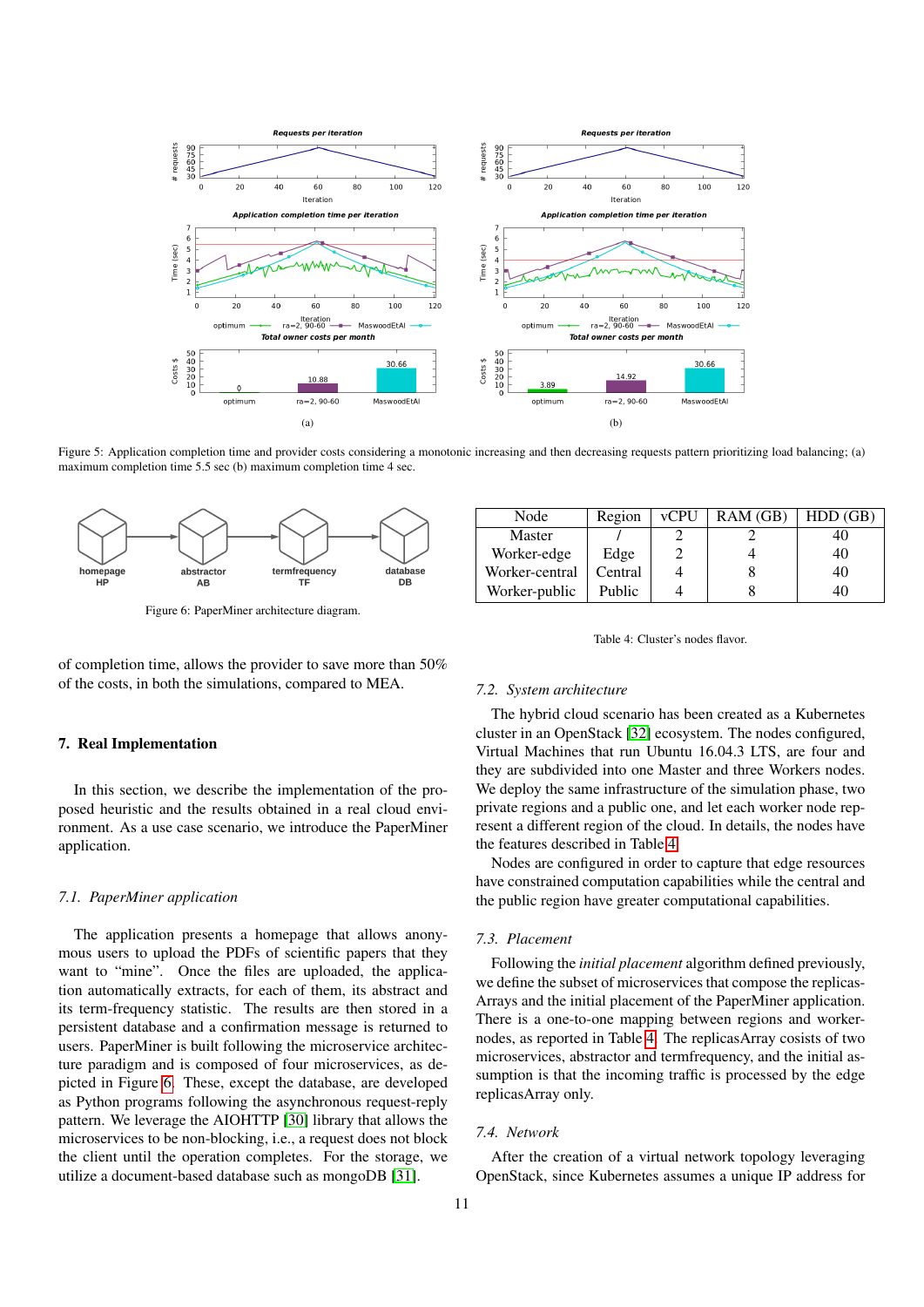<span id="page-11-0"></span>

Figure 7: Application completion times and replicasArray active considering three intervals of a constant requests pattern.

each pod within the cluster, we deploy flannel [\[33\]](#page-13-32) as container network interface. Flannel is a virtual network that gives a subnet to each host. Finally, on top of flannel, we build a service mesh installing Istio [\[34\]](#page-13-33). Istio injects proxies alongside each service of the application in order to handle inter-service communications. All the microservices are packaged in a pod with a sidecar proxy that intercepts incoming and outgoing calls for the services.

This allows us to implement the custom network functionalities desired. By leveraging 'virtual services', a key building block of Istio's traffic routing functionality, we are able to configure how requests are routed within the service mesh. Firstly, we create one 'virtual service' to control the quantity of traffic that each replicasArray receives. Then, we define as many 'virtual services' as the number of replicasArray to regulate the communication among microservices of the same replicasArray. Internal replicasArray requests can not be outsourced.

## *7.5. Monitoring*

We leverage Prometheus [\[35\]](#page-13-34) to store and retrieve metrics about the state of the cluster. The Prometheus server is configured to run in a pod and to be hosted in the private central region. The custom configuration we deploy has a scrape interval set to five seconds and it collects metrics from two sets of targets. The first ones are the service mesh sidecar proxies; Istio, by default, defines and generates a set of standard metrics. These provide useful information about the service mesh, like the request duration and the request number. The second set of targets are the worker nodes. These are instrumented, through the 'node exporter' software, to expose hardware and OS metrics, like the CPU statistics.

#### *7.6. Evaluation*

To test the performance of the proposed heuristic we simulate, using the load testing tool k6 [\[36\]](#page-13-35), anonymous users sending a request containing a scientific paper in PDF format.

The maximum completion time is set to five seconds and the upper and lower heuristic thresholds are 90 and 60, respectively. In Figure [7,](#page-11-0) a point on the 'user experience' line represents the completion time of a request measured and reported, at its arrival time, by the load testing tool. Instead, a point on the 'estimated' line is the result of a Prometheus query. The 'estimated' points are meant to capture the trend of the application completion time and they are computed as the average of the values within the evaluation interval. They are used by the *DSR* algorithm to decide about the redirection of the workload. Finally, a point in the ReplicasArray sub-chart represents the decision taken by the *DSR* algorithm about the redirection of the traffic while the line keeps track of the number of replicasArray active.

In the experiment depicted in Figure [7a,](#page-11-0) we simulate a requests pattern made of three intervals of constant load. As it can be seen, in the first minute of the simulation, a request every four seconds is sent. Then, for the following ninety seconds, the requests sent in the time-unit, four seconds, duplicates. Finally, in the subsequent minute, the requests sent have the same frequency of the first interval, one every four seconds. The first period of the experiment is defined to simulate a scenario where the number of requests sent can be processed only by edge resources and without any saturation of that region. Indeed, in optimal conditions, the average completion time of requests containing the PDF of the scientific paper is about 2.8 seconds. These remarks are confirmed by the application completion time plot. Analyzing the 'user experience' line, it can be noticed that all the requests of the first interval are processed in approximately the same amount of time. The second period of the experiment, from the 60th to the 150th second, simulates a high load that can not be processed only by edge resources. This can be observed by analyzing the completion time. Users, the 'user experience' line, start from the 60th second to experience an increasing completion time to their requests. This be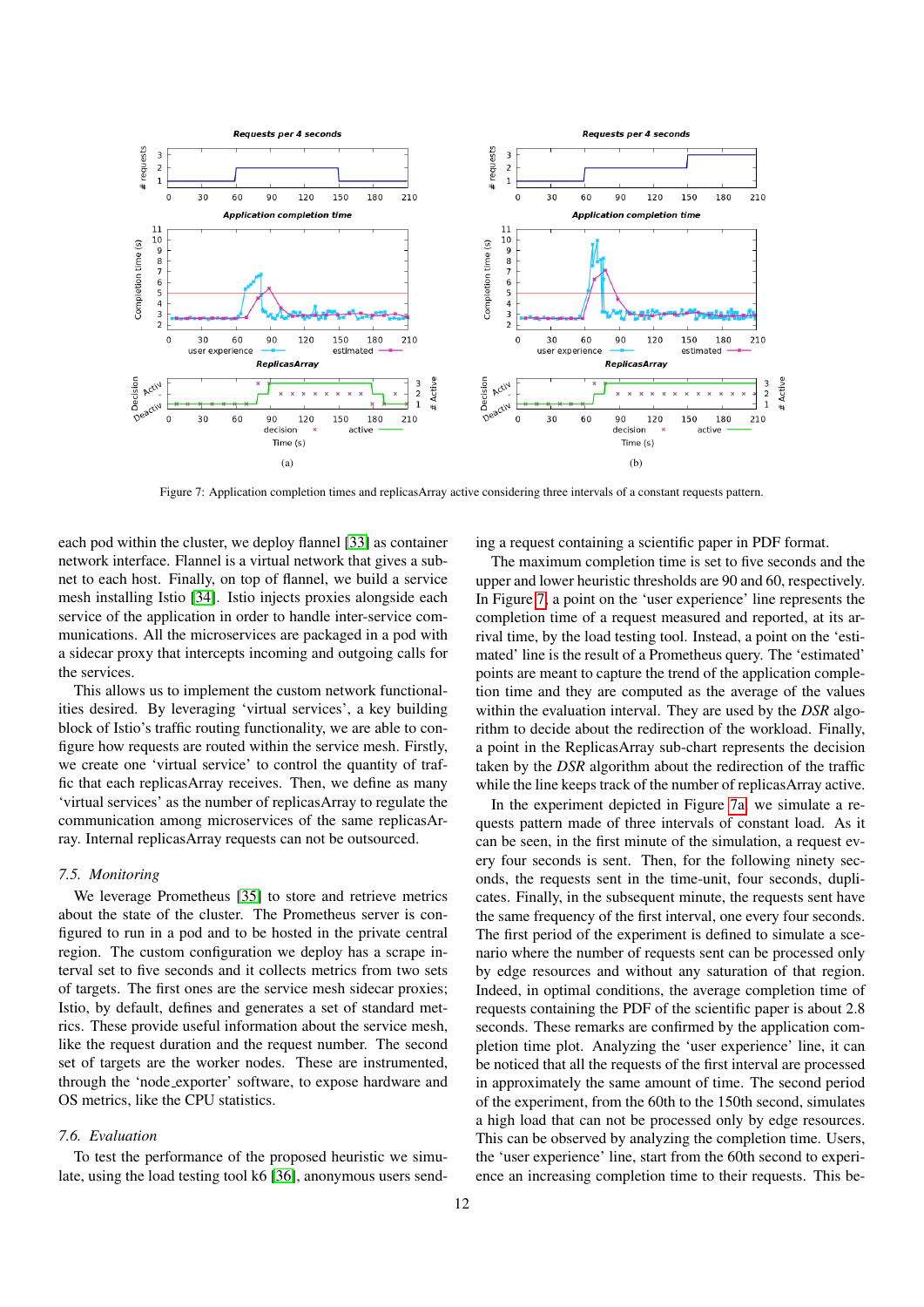haviour continues until the *DSR* algorithm, at the 79th second, detects a threshold violation and decides to activate a region. This is visible analyzing both the application completion time and the replicasArray plot. In fact, it can be seen in the latter that the decision is 'activate' and the number of replicasArray transitions from one to two. The effect of the redirection of the workload is noticeable by users some seconds after when the experienced completion times return to acceptable values. The 'estimated' line takes some seconds to capture the trend of the user experience due to the scrape and evaluation interval of Prometheus, and the ten seconds pause between the iterations of the infinite loop. At the 89th second, all the available replicasArray are active and receiving traffic. The redirection of the traffic lets the algorithm detect, from the 99th to the 169th second, that the requests complete, on average, within the threshold values defined and the decision is to do not change the current network configuration. From the 150th second, the requests submitted return to a value that potentially allows only the edge region to process them. In fact, the heuristic reaches this configuration deactivating, at the 179th second, the public region and then, at the 189th second, the central one.

In the experiment represented in Figure [7b,](#page-11-0) we simulate a requests pattern made of three intervals of an increasing constant load. As it can be noticed, the first two intervals are the same as the previous simulation but, in the last minute of this run, the requests sent in the time-unit increase to three. As can be seen in the plot, in the first period of the experiment the requests are processed in a satisfactory manner using edge resources only. Since there is a single replicasArray active, the 'deactivate' decisions have no effect and the network configuration does not change. Then, at the 60th second, the requests sent duplicate and the users start to experience an increasing completion time to their requests. This is detected by the *DSR* algorithm that, at the 68th and 78th seconds, activates one region at a time. The decisions taken by the algorithm after the transition from one to two requests per time-unit look very similar to the decisions taken in the experiment depicted in Figure [7a](#page-11-0) at the corresponding moments; this confirms the good performance of the proposed solution. From the 78th second, all the replicasArray are active and receiving traffic; this lets the heuristic detect, from the 88th second until the end of the simulation, that requests complete, on average, within the threshold values defined and no changes are required. During the third interval, the *DSR* algorithm does not decide to deactivate, as in the previous experiment, since the required conditions are not matched because of the increase in the frequency requests. This confirms the validity of the solution proposed that is able to elastically handle and respond to the different workload situations. Furthermore, it can be noticed, from the 150th second, that the heuristic efficiently load balances the replicasArrays available and provides stability even under high workload conditions; the variance in the completion time experienced by users is very limited.

## 8. Conclusion

In this paper, a cost-effective workload allocation strategy for fog cloud-native edge computing services is studied. Firstly,

we modeled the system considered and then we proposed an integer programming to formulate the problem under investigation. Given its high computational complexity, we presented a heuristic algorithm that addresses the problem of workload allocation by redirecting the data flow from one cloud region to another. The aim was to reduce, for a cloud service provider, the costs of the public cloud and to meet a set of predefined constraints. The algorithm, leveraging the concept of replicasArray, is able to efficiently distribute the traffic within the cluster. In fact, having a single point of splitting and by load-balancing the microservices depending on the residual host capacity has been shown, by this work, to be effective.

We investigated several scenarios and the parameters that influence the heuristic. Moreover, we compared the proposed algorithm to an optimum and a literature solution. The optimum provides a lower bound to the provider's costs while the literature solution was used to understand the performance achievable when the priority is load-balancing. The results obtained evidence that the heuristic, in most of the scenarios where real costs were studied, can save more than 50% of the load-balancing focused solution costs. However, this comes with a slight decrease in the application completion time performances; the heuristic approach and the cost-reduction focus impact the results. Nevertheless, the proposed algorithm presents good performance in almost all the situations studied and, subject to a large enough replicasArrays dimension, can respect the constraints and respond to requests pattern variation. With the appropriate quantity of computation resources instantiated, the heuristic represents a cost-effective solution able to fit and respond to different environments. Finally, we have proven that, leveraging some of the most recent technologies in the field of cloud computing, the heuristic can be deployed in a real cluster. The solution efficiently detects the load trend and takes the proper decision to respect the time constraint; public resources are utilized only for the time required to guarantee a proper user experience. Thus, we concluded that the proposed heuristic represents a viable cost-effective workload allocation strategy for cloud-native edge services.

## *8.1. Future Work*

The replicasArray size affects many aspects, such as resources occupation and performance, of the proposed workload allocation strategy. Currently, defining the appropriate replicasArray dimension is a task left to cloud service providers. Moreover, this size can not be changed at run-time. In future works, we plan to extend the proposed solution with a procedure able to identify the proper dimension and to dynamically adjust the size, and deployment, of replicasArrays depending on demands.

#### Acknowledgments

This work has received funding from the European Union's Horizon 2020 Research and Innovation Programme under grant agreement no. 815141 (DECENTER: Decentralised technologies for orchestrated Cloud-to-Edge intelligence).